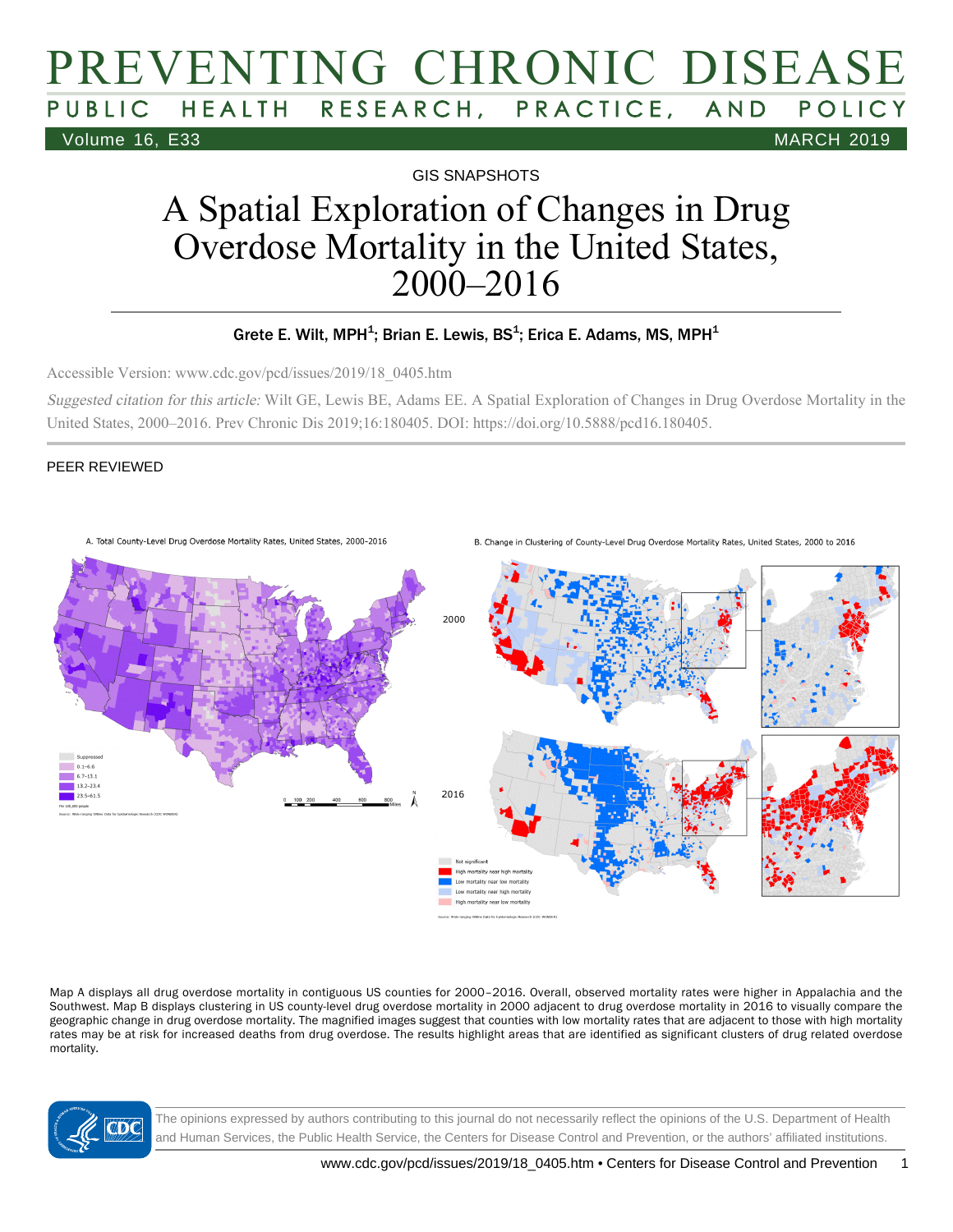#### Background

From 2000 to 2014, rates of drug overdose mortality increased by 137% in the United States. By 2014, 61% of these mortalities were due to opioid overdoses, which have tripled since 2000 (1). Within the last decade, increased amounts of fentanyl in drugs, as well as changes in prescription drug use, have drastically affected the geography of this epidemic. Additionally, the rise in heroin overdoses in recent years has shifted the epidemic into cities (2). The Pew Charitable Trusts reported that in 2015, 38% of all renter households were rent burdened (ie, spending 30% or more of pretax income on rent), a 19% increase since 2001, highlighting the increase of economic immobility in America (3). As overdose mortality rates increased, county-level economic distress worsened (2). Examining this shift in overdose mortalities and their potential drivers through a spatial lens can identify at-risk counties.

We applied geospatial techniques to examine the spatial distribution of drug overdose mortality rates over time to investigate the spread of the epidemic. Use of county-level data promotes policy action, as it allows us to analyze the spread of the epidemic at an intrastate level. We assessed the role of economic distress spatially in correlation to overdose mortality rates. This space–time examination will identify the changing pattern of drug overdose mortality rates in the United States. This analysis aims to inform both national and local policy on allocation of resources for known interventions and to prepare communities where we anticipate high mortality rates.

#### Methods

We used age-adjusted all-drug overdose mortality data at the county level. County-scale data provide more detail than statescale data. Data came from Wide-ranging ONline Data for Epidemiologic Research (CDC WONDER). CDC WONDER is a public resource developed for research, decision making, and program evaluation (wonder.cdc.gov). To encompass all drug–related deaths, our database comprised International Classification of Diseases, 10th revision (ICD-10) underlying cause-of-death codes for all-drug overdose: X40–44 (unintentional), X60–64 (suicide), X85 (homicide), or Y10–Y14 (undetermined intent) based on the Substance Abuse and Mental Health Services Administration and CDC WONDER (4,5). We obtained American Community Survey data on the percentage of renter-occupied housing units whose gross rent as a percentage of household income was greater than or equal to 50% (https://factfinder.census.gov/faces/ nav/jsf/pages/download\_center.xhtml). This variable, referred to as rent burden, was selected as a proxy for economic distress (4,6). We examined spatial trends in age-adjusted overdose mortality rates by using univariate, bivariate, and differential Moran's I at both the global and local levels. Using the software GeoDa 1.12 and R 3.2, these methods test for spatial autocorrelation, a measure of clustering of a variable with itself or other variables in space (univariate and bivariate) and/or time (differential). Global analyses determine if significant clustering is occurring across the entire study area, and local analyses identify specific locations that clustering is occurring. Moran's I values with a  $P < .05$  were deemed significant.

### Main Findings

Local Moran's I tests indicated that both high mortality clusters and high–low clusters (areas of high mortality around areas of low mortality) increased from 2000 to 2016 (Table). Univariate Moran's I showed a moderately strong (I approximately  $> 0.1$ ) significant spatial clustering pattern of 2000, 2010, 2014 and 2016 ageadjusted mortality rates ( $P < .05$  for all tests). Bivariate Moran's I using mortality rates and rent burden data also showed significant clustering, which nearly doubled in magnitude from 2010 to 2016 (Table). Differential Moran's I highlighted a growth of significant clustering from 2000 to 2016.

The differential Moran's I analysis illustrates the pervasive spread of drug overdose mortality over time. The growth of high mortality rate clusters over time occurred in areas that had previous low mortality rates in close proximity to areas with high mortality rates. These low–high clusters continued to grow, which indicates a strong spatial component of drug overdoses and predicts expansion of drug-overdose mortality rates. The increase in nonsignificant areas over time is due to increased mortality rates, leading to reduced outlier detection. Counties with originally low mortality clustering in the West had mortality growth in recent years. Many counties that had significantly low mortality rates in 2000 did not have significantly low rates in 2016. The overall increase in mortality rates decreased the amount of significantly high mortality county clusters. For example, the average overdose-related death rate per 100,000 people increased from 3.6 in 2000 to 12.1 in 2016 in California, 2.6 to 7.7 in Arizona, and 0.85 to 5.8 across the United States, showing that what was once considered a high drug-overdose mortality rate is now likely considered average or even low.

#### Action

These maps highlight the overall pattern (Map A) and geographic shift in the drug overdose epidemic, highlighting regions with increases in high mortality rates over the past decade (Map B). Clusters of high mortality rates are expanding into neighboring areas of low mortality rates over time and areas of high rent burden (2). Results of this analysis indicate a changing landscape in

The opinions expressed by authors contributing to this journal do not necessarily reflect the opinions of the U.S. Department of Health and Human Services, the Public Health Service, the Centers for Disease Control and Prevention, or the authors' affiliated institutions.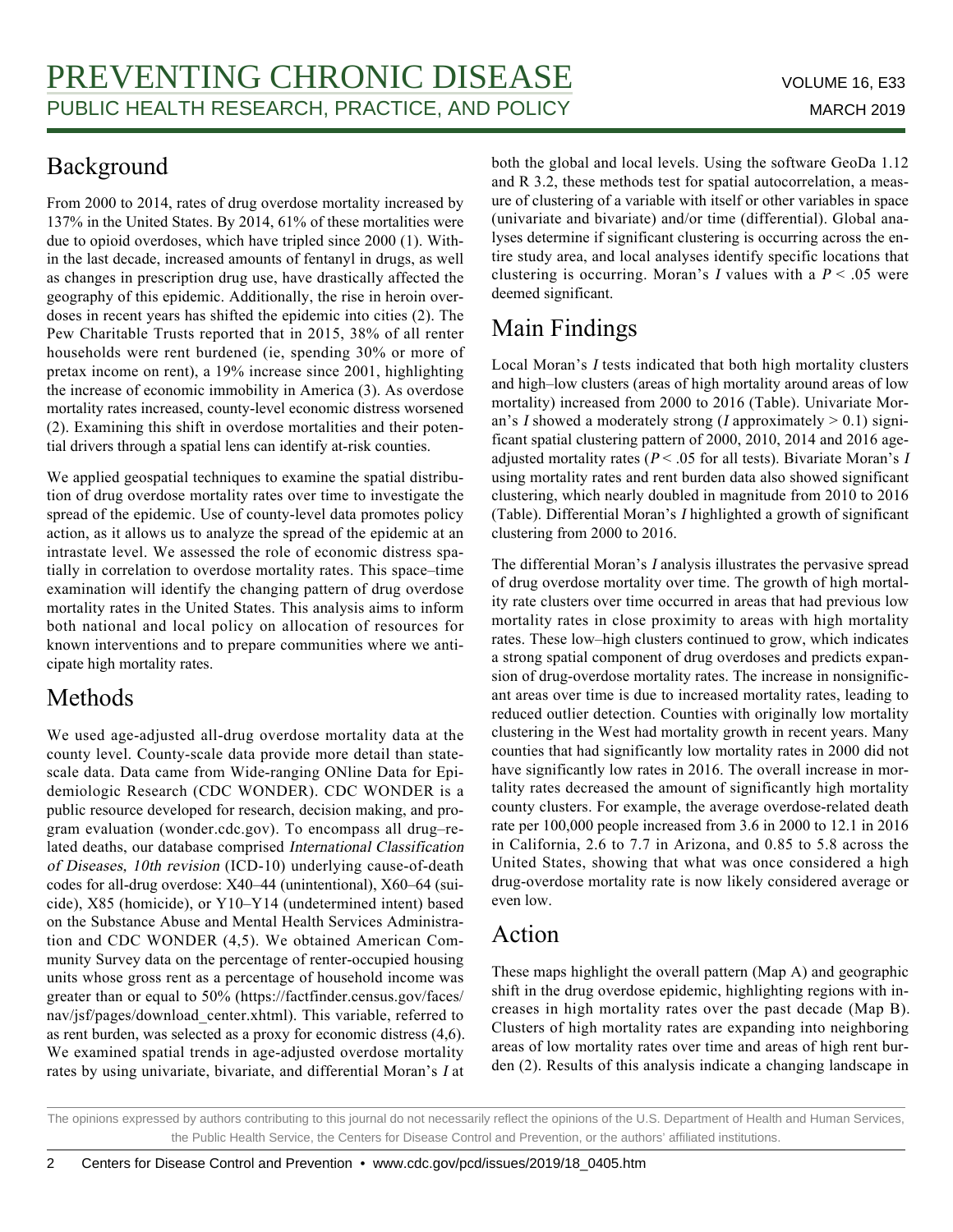## PREVENTING CHRONIC DISEASE VOLUME 16, E33 PUBLIC HEALTH RESEARCH, PRACTICE, AND POLICY MARCH 2019

the drug overdose epidemic over space and time. This finding is not evident when looking at overall age-adjusted rates for the period. By spatially identifying areas of potential risk, our findings suggest the use of geographic information systems (GIS) to identify locations for preventive interventions and targeting resources at the county level. Lawmakers should target highly rent-burdened neighborhoods in counties with significantly high mortality. We suggest implementing known effective interventions in these counties. Interventions include increased first-responder access to naloxone, establishing supervised injection facilities and substance abuse treatment facilities including Medication-Assisted Treatment (MAT), and increased support for state-run prescription drug monitoring programs. GIS can be used to understand trends in location-based prescription rates and health outcomes, to understand infrastructural and social barriers to treatment access, and to prioritize resources for geographically targeted policy, education, and treatment interventions. Because of the rapid increase of overdose rates in the last 2 decades and limited resources, we must target prevention strategies to counties where spatial analyses have forecasted future high overdose mortality rates.

### Acknowledgments

Gery Guy and Rose Rudd of National Center for Injury Prevention and Control, Centers for Disease Control and Prevention provided subject matter expertise. No financial support was received and no copyrighted materials were used. Publicly available copyrighted GeoDa software were used in this analysis.

#### Author Information

Corresponding Author: Grete E. Wilt, MPH, Centers for Disease Control and Prevention/Agency for Toxic Substances and Disease Registry, Office of the Director, Division of Toxicology and Human Health Sciences, Geospatial Research, Analysis, and Services Program, 4770 Buford Hwy NE, Mailstop F09, Atlanta, GA 30341. Telephone: 770-488-3993. Email: mlo2@cdc.gov.

Author Affiliations: <sup>1</sup>Centers for Disease Control and Prevention/ Agency for Toxic Substances and Disease Registry, Office of the Director, Division of Toxicology and Human Health Sciences, Geospatial Research, Analysis, and Services Program (GRASP), Atlanta, Georgia.

#### References

1. Dasgupta N, Beletsky L, Ciccarone D. Opioid crisis: no easy fix to its social and economic determinants. Am J Public Health 2018;108(2):182–6.

- 2. Rudd RA, Seth P, David F, Scholl L. Increases in drug and opioid-involved overdose deaths — United States, 2010–2015. MMWR Morb Mortal Wkly Rep 2016;65(5051):1445–52.
- 3. The Pew Charitable Trusts. American families face a growing rent burden. https://www.pewtrusts.org/en/research-andanalysis/reports/2018/04/american-families-face-a-growingrent-burden. Accessed February 4, 2019.
- 4. Substance Abuse and Mental Health Service Administration. Using ICD-10 codes to assess opioid-related overdose deaths. https://www.samhsa.gov/capt/sites/default/files/capt\_resource/ using-icd-10-codes-to-assess-opioid-related-overdosedeaths.pdf. Accessed February 4, 2019.
- 5. Social Explorer. US Census Bureau. ACS 1-year and 2011–2015 ACS 5-year data releases: technical documentation. https://www.socialexplorer.com/data/ACS2015\_5yr/metadata/ ?ds=SE&table=T103. Accessed May 10, 2018.
- 6. Strang J, Babor T, Caulkins J, Fischer B, Foxcroft D, Humphreys K. Drug policy and the public good: evidence for effective interventions. Lancet 2012;379(9810):71–83.

The opinions expressed by authors contributing to this journal do not necessarily reflect the opinions of the U.S. Department of Health and Human Services, the Public Health Service, the Centers for Disease Control and Prevention, or the authors' affiliated institutions.